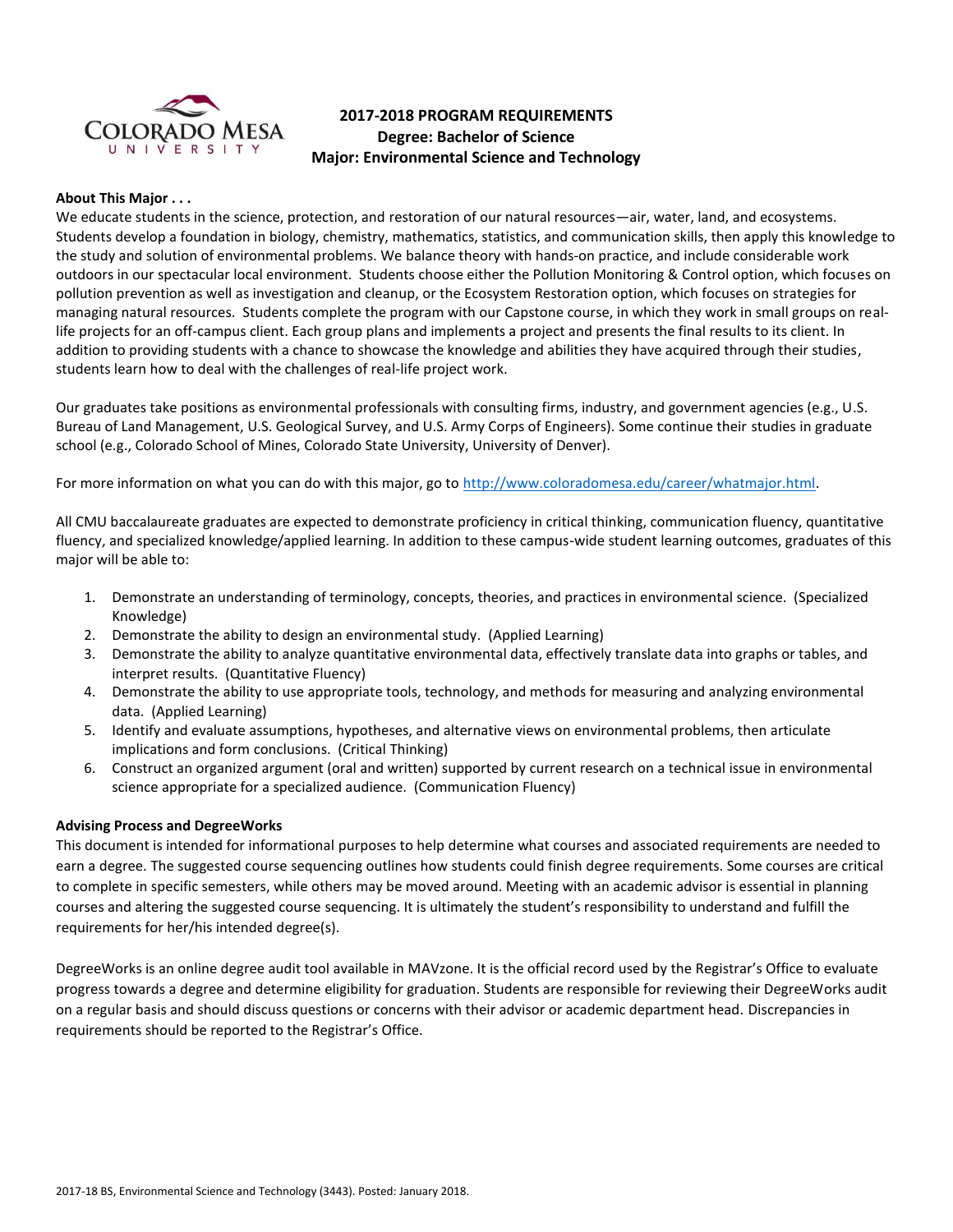# **Graduation Process**

Students must complete the following in the first two months of the semester prior to completing their degree requirements:

- Review their DegreeWorks audit and create a plan that outlines how unmet requirements will be met in the final semester.
- Meet with their advisor and modify their plan as needed. The advisor must approve the final plan.
- Submit the "Intent to Graduate" form to the Registrar's Office to officially declare the intended graduation date and commencement ceremony plans.
- Register for all needed courses and complete all requirements for each degree sought.

Submission deadlines and commencement details can be found at [http://www.coloradomesa.edu/registrar/graduation.html.](http://www.coloradomesa.edu/registrar/graduation.html)

If a student's petition for graduation is denied, it will be her/his responsibility to consult the Registrar's Office regarding next steps.

# **INSTITUTIONAL DEGREE REQUIREMENTS**

The following institutional degree requirements apply to all CMU baccalaureate degrees. Specific programs may have different requirements that must be met in addition to institutional requirements.

- 120 semester hours minimum.
- Students must complete a minimum of 30 of the last 60 hours of credit at CMU, with at least 15 semester hours in major discipline courses numbered 300 or higher.
- 40 upper-division credits (an alternative credit limit applies to the Bachelor of Applied Science degree).
- 2.00 cumulative GPA or higher in all CMU coursework.
- A course may only be used to fulfill one requirement for each degree/certificate.
- No more than six semester hours of independent study courses can be used toward the degree.
- Non-traditional credit, such as advanced placement, credit by examination, credit for prior learning, cooperative education and internships, cannot exceed 30 semester credit hours for a baccalaureate degree; A maximum of 15 of the 30 credits may be for cooperative education, internships, and practica.
- Pre-collegiate courses (usually numbered below 100) cannot be used for graduation.
- Capstone exit assessment/projects (e.g., Major Field Achievement Test) requirements are identified under Program-Specific Degree Requirements.
- The Catalog Year determines which program sheet and degree requirements a student must fulfill in order to graduate. Visit with your advisor or academic department to determine which catalog year and program requirements you should follow.
- See "Requirements for Undergraduate Degrees and Certificates" in the catalog for a complete list of graduation requirements.

# **PROGRAM-SPECIFIC DEGREE REQUIREMENTS**

A "C" or higher is required in all courses listed as foundation and major requirements.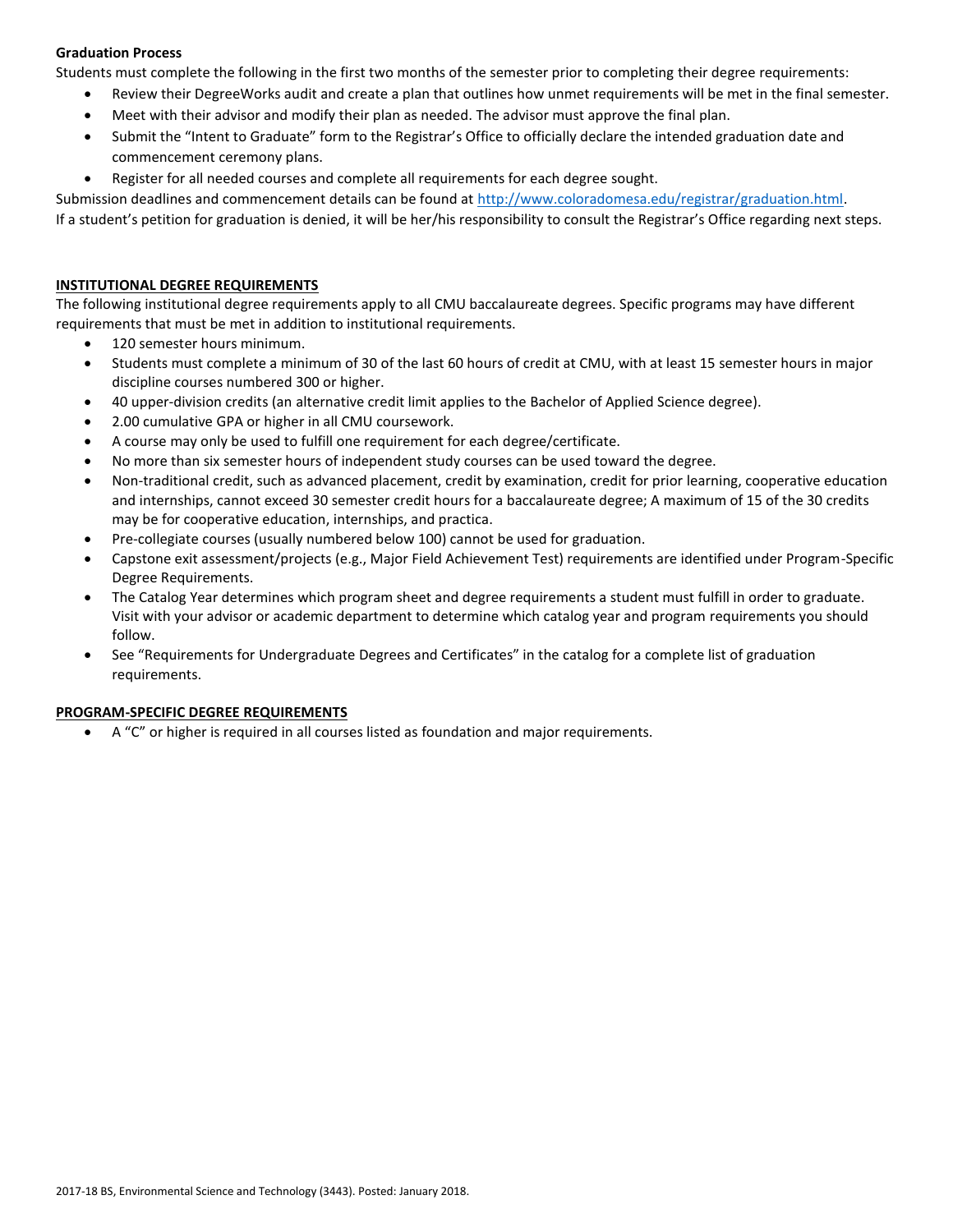### **ESSENTIAL LEARNING REQUIREMENTS** (31 semester hours)

See the current catalog for a list of courses that fulfill the requirements below. If a course is an Essential Learning option and a requirement for your major, you must use it to fulfill the major requirement and make a different selection for the Essential Learning requirement.

**English** (6 semester hours, must receive a grade of "C" or better and must be completed by the time the student has 60 semester hours.)

- $\Box$  ENGL 111 English Composition (3)
- $\Box$  ENGL 112 English Composition (3)

**Mathematics** (3 semester hours, must receive a grade of "C" or better, must be completed by the time the student has 60 semester hours.)

 MATH 113 -College Algebra (4\*) \*3 credits apply to the Essential Learning requirements and 1 credit applies to elective credit

### **Humanities** (3 semester hours)

 $\Box$  Select one Humanities course (3)

### **Social and Behavioral Sciences** (6 semester hours)

- $\square$  Select one Social and Behavioral Sciences course (3)
- $\Box$  Select one Social and Behavioral Sciences course (3)

### **Natural Sciences** (7 semester hours, one course must include a lab)

- $\square$  Select one Natural Sciences course (3)
- $\Box$  Select one Natural Sciences course with a lab (4)

### **History** (3 semester hours)

 $\Box$  Select one History course (3)

### **Fine Arts** (3 semester hours)

 $\Box$  Select one Fine Arts course (3)

# **OTHER LOWER-DIVISION REQUIREMENTS**

# **Wellness Requirement** (2 semester hours)

- $\Box$  KINE 100 Health and Wellness (1)
- $\Box$  Select one Activity course (1)

# **Essential Learning Capstone** (4 semester hours)

Essential Learning Capstone must be taken after completion of the Essential Learning English and Mathematics requirements, and when a student has earned between 45 and 75 hours.

- $\Box$  ESSL 290 Maverick Milestone (3)
- $\square$  ESSL 200 Essential Speech (1)

**FOUNDATION COURSES** (9-10 semester hours, must pass all courses with a grade of "C" or higher) Complete all courses in one of the following options:

### Option One:

- $\Box$  CHEM 121 Principles of Chemistry (4)
- $\Box$  CHEM 121L Principles of Chemistry Laboratory (1)
- $\Box$  CHEM 123 Introduction to Environmental Chemistry (4)

### Option Two (recommended for students who plan to attend graduate school):

- $\Box$  CHEM 131 General Chemistry I (4)
- $\Box$  CHEM 131L General Chemistry I Laboratory (1)
- $\Box$  CHEM 132 General Chemistry II (4)
- $\Box$  CHEM 132L General Chemistry II Laboratory (1)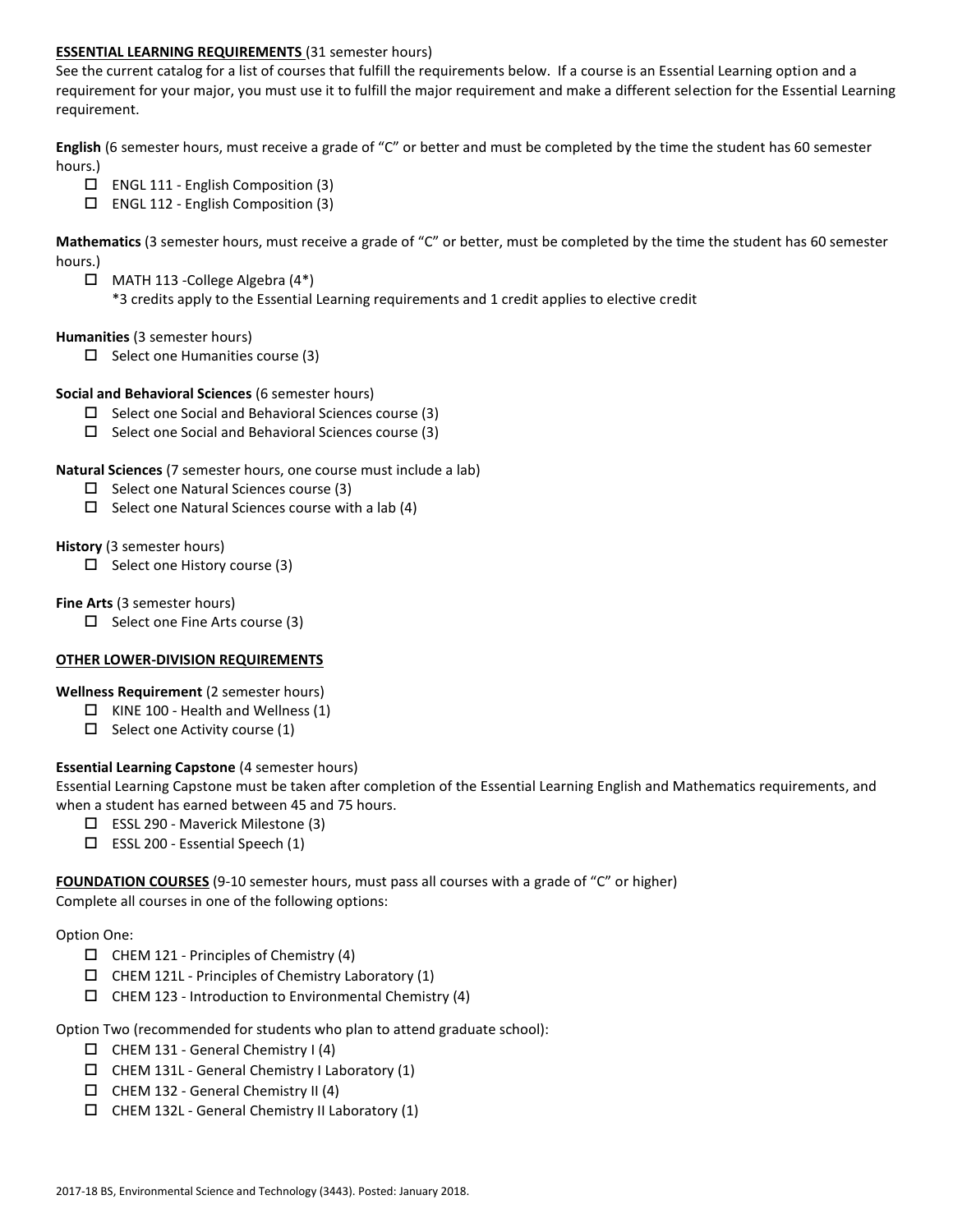# **BS, ENVIRONMENTAL SCIENCE AND TECHNOLOGY REQUIREMENTS** (57 semester hours, must pass all courses with a grade of "C" or higher)

**Introduction to Environmental Science** (3-4 semester hours) Complete all courses in one of the following options:

# Option 1:

ENVS 104 - Environmental Science: Global Sustainability (3)

# Option 2:

- $\square$  ENVS 101 Introduction to Environmental Science (3)
- $\square$  ENVS 105 Readings in Environmental Science (1)

# **Core Environmental Science Courses** (23-25 semester hours)

- ENVS 204 Introduction to Ecosystem Management (3)
- ENVS 204L Introduction to Ecosystem Management Laboratory (1)
- ENVS 221 Science and Technology of Pollution Control (3)
- ENVS 221L Science and Technology of Pollution Control Laboratory (1)
- $\Box$  ENVS 331 Water Quality (3)
- ENVS 331L Water Quality Laboratory (1)
- ENVS 340 Applied Atmospheric Science (3)
- ENVS 492 Capstone in Environmental Science and Technology (2)
- $\square$  STAT 200 Probability and Statistics (3)
- $\Box$  One of the following courses:
	- MATH 146 Calculus for the Biological Sciences (5)
	- MATH 151 Calculus I (5)
	- ENVS 475- Experimental Design and Statistical Analysis in Environmental Science (3)

# **Environmental Science Options** (14-15 semester hours)

Complete all courses in one of the following options:

Option 1: Pollution Monitoring and Control:

- $\Box$  ENVS 212 Environmental Health and Safety (2)
- $\square$  ENVS 212L Environmental Health and Safety Laboratory (1)
- ENVS 410 Environmental Regulatory Compliance (3)
- $\Box$  ENVS 420 Pollution Investigation and Monitoring (3)
- ENVS 420L Pollution Investigation and Monitoring Laboratory (1)
- GEOL 111 Physical Geology (3)
- GEOL 111L Physical Geology Laboratory (1)

# Option 2: Ecosystem Restoration:

- $\square$  ENVS 312 Soil Science and Sustainability (3)
- ENVS 312L Soil Science and Sustainability Laboratory  $(1)$
- ENVS 455 Restoration Ecology (3)
- $\square$  ENVS 455L Restoration Ecology Laboratory (1)
- □ POLS 488 Environmental Politics (3)
- $\Box$  BIOL 107 Principles of Plant Biology (3)
- $\Box$  BIOL 107L Principles of Plant Biology Laboratory (1)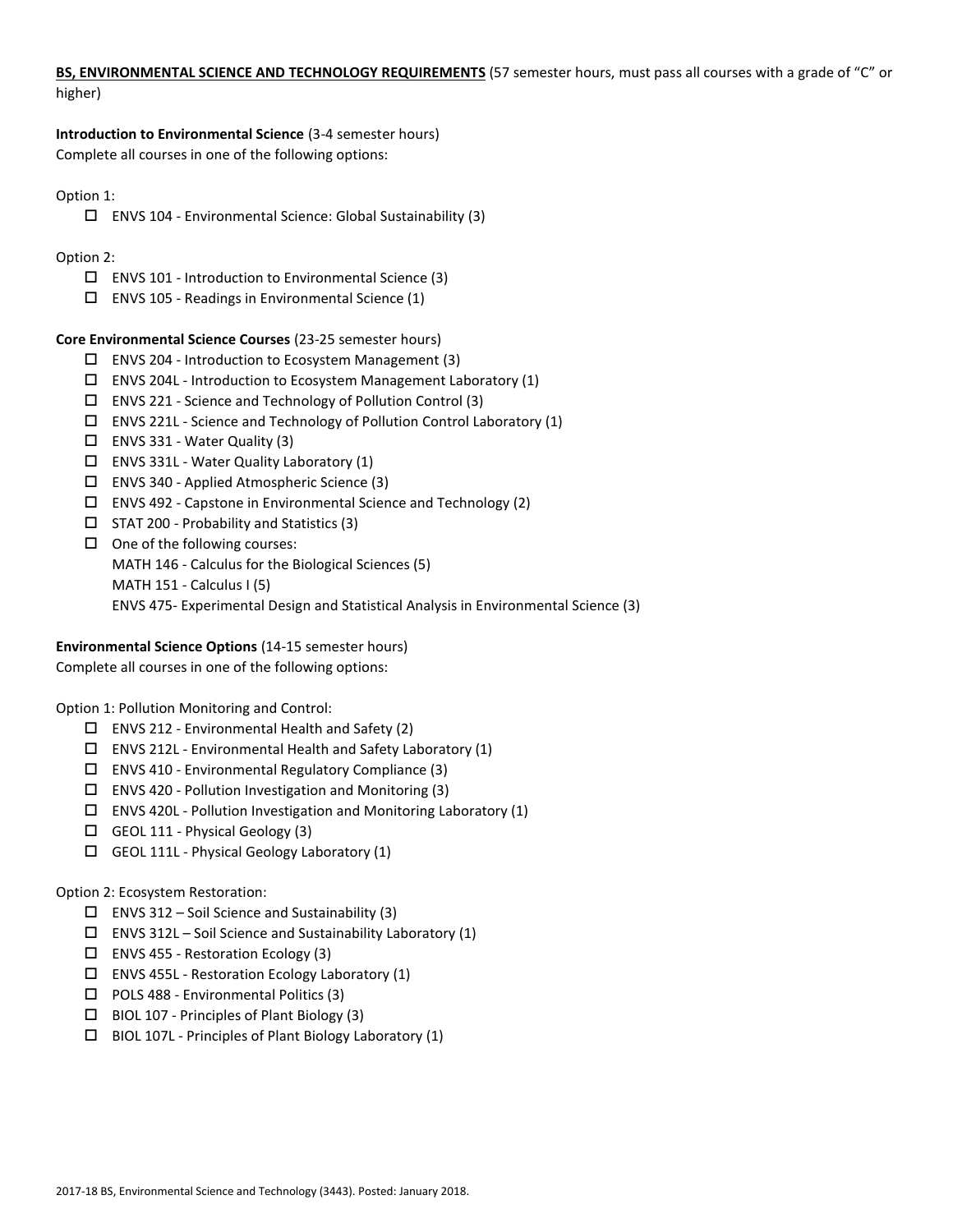**Restricted Electives** (13-17 semester hours) Select from the following additional ENVS or GIST courses to bring total credits for this section to 57: ENVS 212 - Environmental Health and Safety (2) ENVS 212L - Environmental Health and Safety Laboratory (1) ENVS 278 - Permaculture Design (2) ENVS 278L - Permaculture Design Laboratory (2) ENVS 301 - Environmental Project Management (2) ENVS 312 – Soil Science and Sustainability (3) ENVS 312L – Soil Science and Sustainability Laboratory (1) ENVS 315 - Mined Land Rehabilitation (2) ENVS 321 - Environmental Risk Analysis (3) ENVS 337 - Stream Biomonitoring (2) ENVS 350 - Ecology and Management of Shrublands and Grasslands (3) ENVS 350L - Ecology and Management of Shrublands and Grasslands Laboratory (1) ENVS 354 - Forest Ecology and Management (3) ENVS 360 - Fire Ecology (3) ENVS 360L - Fire Ecology Laboratory (1) ENVS 370 - Renewable Energy (3) ENVS 374 - Sustainable Building (3) ENVS 394 - Natural Resources of the West (1) ENVS 396 - Topics (1-3) ENVS 413 - Environmental Fate and Transport of Contaminants (3) ENVS 420 - Pollution Investigation and Monitoring (3) ENVS 420L - Pollution Investigation and Monitoring Laboratory (1) ENVS 431 - Water and Wastewater Treatment (3) ENVS 433 - Restoration of Aquatic Systems (3) ENVS 455 - Restoration Ecology (3) ENVS 455L - Restoration Ecology Laboratory (1) ENVS 460 - Fire Management (3) ENVS 460L - Fire Management Laboratory (1) ENVS 475 - Experimental Design and Statistical Analysis in Environmental Science (3) ENVS 496 - Topics (1-3) ENVS 497 - Structured Research (1-3) GIST 332 - Introduction to Geographic Information Systems (2) GIST 332L - Introduction to Geographic Information Systems Laboratory (1) \_\_\_\_\_\_\_\_\_\_\_\_\_\_\_\_\_\_\_\_\_\_\_\_\_\_\_\_\_\_\_\_\_\_\_\_\_\_\_\_\_\_\_\_\_\_\_\_\_\_\_\_\_\_\_\_\_\_\_\_ \_\_\_\_\_\_\_\_\_\_\_\_\_\_\_\_\_\_\_\_\_\_\_\_\_\_\_\_\_\_\_\_\_\_\_\_\_\_\_\_\_\_\_\_\_\_\_\_\_\_\_\_\_\_\_\_\_\_\_\_  $\Box$  . The contract of the contract of the contract of the contract of the contract of the contract of the contract of the contract of the contract of the contract of the contract of the contract of the contract of the co \_\_\_\_\_\_\_\_\_\_\_\_\_\_\_\_\_\_\_\_\_\_\_\_\_\_\_\_\_\_\_\_\_\_\_\_\_\_\_\_\_\_\_\_\_\_\_\_\_\_\_\_\_\_\_\_\_\_\_\_  $\Box$  \_\_\_\_\_\_\_\_\_\_\_\_\_\_\_\_\_\_\_\_\_\_\_\_\_\_\_\_\_\_\_\_\_\_\_\_\_\_\_\_\_\_\_\_\_\_\_\_\_\_\_\_\_\_\_\_\_\_\_\_ \_\_\_\_\_\_\_\_\_\_\_\_\_\_\_\_\_\_\_\_\_\_\_\_\_\_\_\_\_\_\_\_\_\_\_\_\_\_\_\_\_\_\_\_\_\_\_\_\_\_\_\_\_\_\_\_\_\_\_\_

**GENERAL ELECTIVES** (All college level courses appearing on your final transcript, not listed above that will bring your total semester hours to 120 hours. 16-17 semester hours)

|        | $\Box$ MATH 113 - College Algebra (1) |
|--------|---------------------------------------|
| □      |                                       |
| $\Box$ |                                       |
| $\Box$ |                                       |
| $\Box$ |                                       |
| $\Box$ |                                       |
| $\Box$ |                                       |
|        |                                       |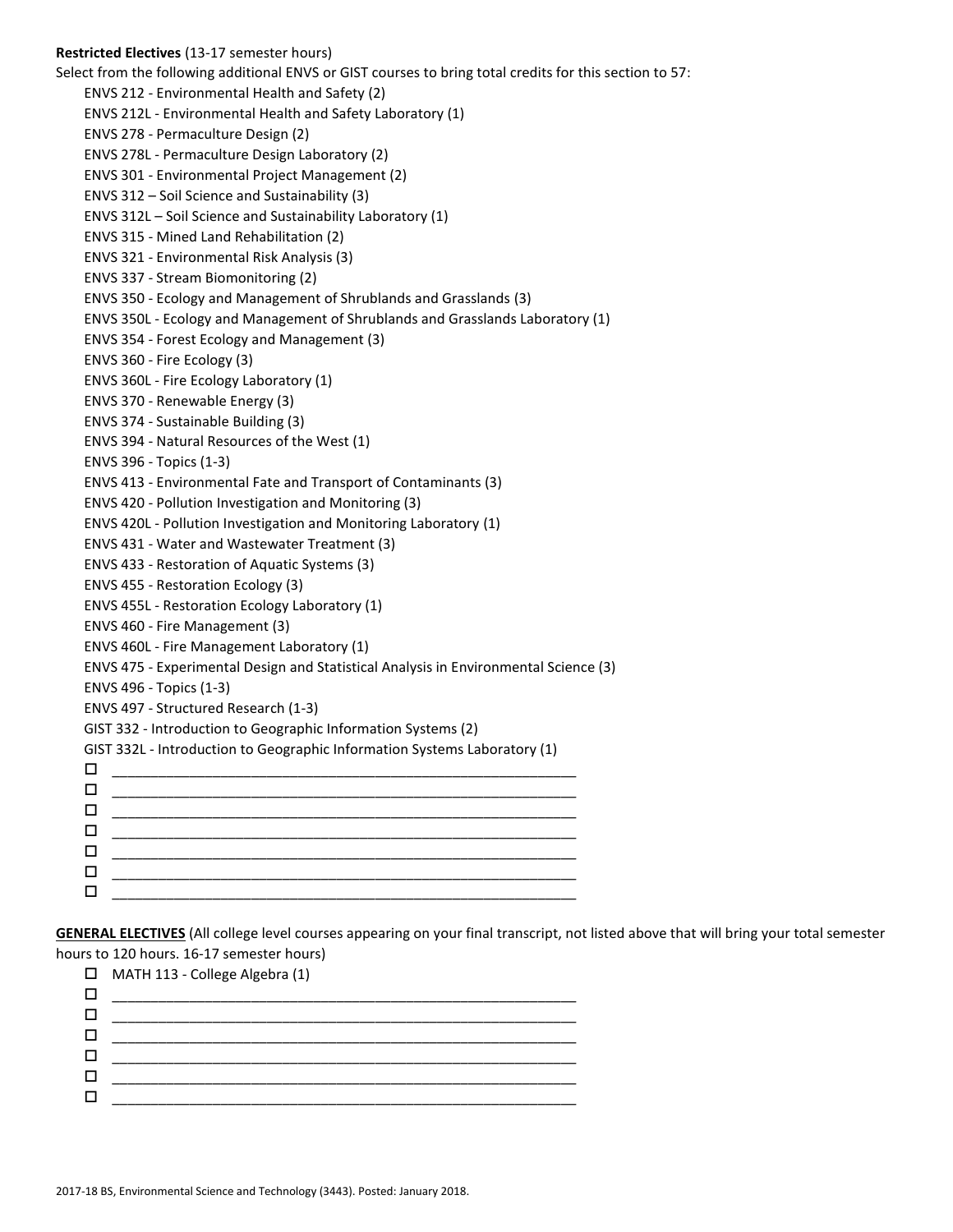#### **Freshman Year, Fall Semester: 15 credits**

- **ENGL 111 English Composition (3)**
- MATH 113 College Algebra (4)
- ENVS 104 Environmental Science: Global Sustainability (3)
- Essential Learning Natural Science with Lab (4)
- KINE 100 Health and Wellness (1)

### **Freshman Year, Spring Semester: 16 credits**

- GEOL 111 Physical Geology (3) and GEOL 111L Physical Geology Laboratory (1)
- ENGL 112 English Composition (3)
- STAT 200 Probability and Statistics (3)
- Essential Learning Social and Behavioral Science (3)
- **Essential Learning Natural Science (3)**

### **Sophomore Year, Fall Semester: 14 credits**

- CHEM 121/121L Principles of Chemistry and Laboratory (5) or CHEM 131/131L General Chemistry I and Laboratory (5)
- ENVS 204 Introduction to Ecosystem Management (3) and ENVS 204L Intro to Ecosystem Management Laboratory (1)
- Restricted Elective (1)
- Essential Learning Fine Arts (3)
- KINA Activity (1)

### **Sophomore Year, Spring Semester: 16-17 credits**

- ENVS 221 Science and Technology of Pollution Control (3) and ENVS 221L Pollution Control Laboratory (1)
- CHEM 132/132L General Chemistry II and Laboratory (5) or CHEM 123 Introduction to Environmental Chemistry (4)
- MATH 146 Calculus for the Biological Sciences (5) or MATH 151 Calculus I (5)
- Essential Learning Social and Behavioral Sciences (3)

### **Junior Year, Fall Semester: 14 credits**

- Restricted Electives (3)
- ENVS 331 Water Quality (3) and ENVS 331L Water Quality Laboratory (1)
- Essential Learning Humanities (3)
- **ESSL 200 Essential Speech (1)**
- ESSL 290 Maverick Milestone (3)

### **Junior Year, Spring Semester: 15 credits**

- ENVS 212 Environmental Health and Safety (2) and ENVS 212L Environmental Health and Safety Laboratory (1)
- ENVS 340 Applied Atmospheric Science (3)
- ENVS 410 Environmental Regulatory Compliance (3)
- Restricted Electives (3)
- **Essential Learning History (3)**

### **Senior Year, Fall Semester: 14-15 credits**

- Restricted Electives (7)
- **General Electives (7-8)**

### **Senior Year, Spring Semester: 15 credits**

- ENVS 492 Capstone in Environmental Science and Technology (2)
- ENVS 420 Pollution Investigation/Monitoring (3) and ENVS 420L Pollution Investigation/Monitoring Laboratory (1)
- General Electives (9)